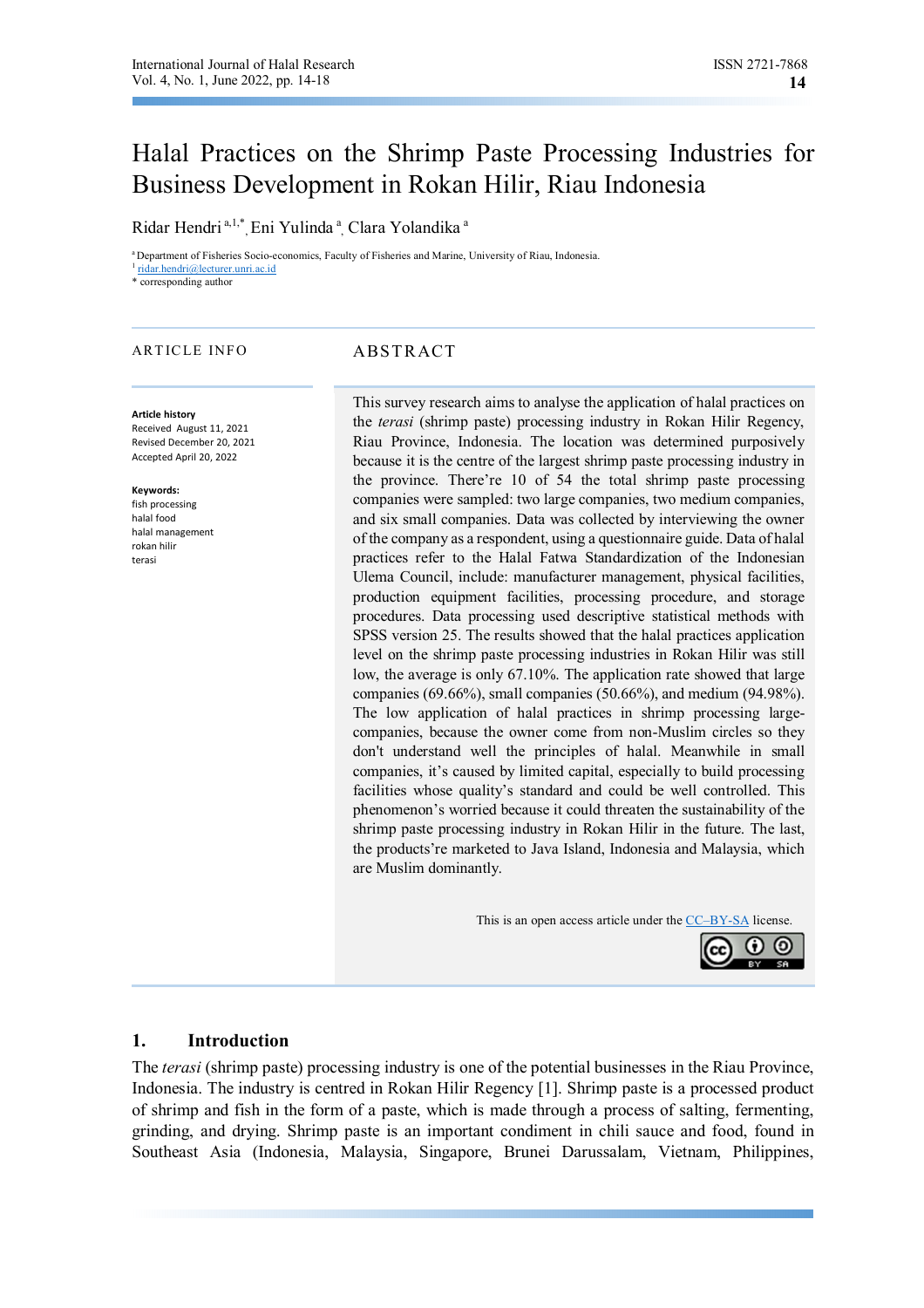Myanmar, Laos, and Thailand). The product is popular because of its savoury taste, and sold in wet, and dry/cut forms [2].

Rokan Hilir is a source of shrimp paste raw material, because it is a potential fishing area, which production is 45,797.79 tons per year [3]. The shrimp paste processing industry centres is spread over four locations: Halang Island (Kubu Babussalam District), Panipahan (Pasir Limau Kapas), Bagansiapiapi (Bangko), and Sinaboi. There are 54 shrimp paste processing companies in the area, which produce 12,632 tons of shrimp paste per year, or a value of IDR 6.2 billion. Around 50% of these products are exported to Malaysia and Singapore, while the rest is marketed domestically [4]. However, this business can only develop if it is managed properly, especially the production halal aspect. The reason, because most of the shrimp paste consumers are Muslim peoples: local Indonesian consumers and Malaysian consumers [5].

Islamic law (sharia) requires a person to consume halal food. Halal comes from Arabic, *halal* which means to allow, solve, and liberate. Halal food is food that can be consumed according to Islamic law. Halal is not only limited to its contents, but also how to find, pick and collect, and its legality [6]. So far, it is not known for certain how the current process of processing shrimp paste in Rokan Hilir is seen from the aspect of halal practice. This study aims to analyse the level of halal practice application in the shrimp paste processing industry in the context of developing the business in Rokan Hilir Riau Province, Indonesia.

# **2. Materials and methods**

This research was done by survey research [7]. It was conducted in April 2021 in Rokan Hilir Regency [8] [9]. The location was determined purposively because it is the main center of the shrimp paste processing industry in Riau. There are 54 shrimp paste processing companies in this regency, consisting of large companies (seven units), medium companies (nine units), and small companies (home industries) are 33 units. The sample was 10 companies: large companies (two units), medium companies (two units), and small companies (six units). They were taken proportional purposively [10] [11].

Data collection was carried out by interview techniques using structured questionnaires to company owners [12] [13]. The data collected includes the demographic data of the shrimp paste industry; and data on the application of halal practice in shrimp paste processing. This data consists of five indicators that refer to the Halal Fatwa Standardization of the Indonesian Ulema Council [14]. Data analysis was used is descriptive statistical methods with SPSS software version 25 [15] [16] [17]. Five indicators that refer to the Halal Fatwa Standardization of the Indonesian Ulema Council are:

- (1) *Manufacturer Management*: (i) halal considerations on the purchase of raw materials/additives/auxiliary materials; (ii) written instructions regarding the halal consideration policy; (iii) certainty that only halal shrimp paste is produced; and (iv) administrative system support in the shrimp paste production process;
- (2) *Physical Facilities*: (i) the building/place for processing shrimp paste is free from dirt/unclean; (ii) free from pig and dog activities; (iii) far from the location of the farm/pig slaughter; (iv) the layout of the shrimp paste processing building is neat, protected from dirt/unclean; and (v) equipped with sanitation/clean water/toilet facilities;
- (3) *Production Equipment Facilities*: (i) clarity of origin of raw materials/additives/ auxiliary materials; (ii) do not use alcohol; and (iii) do not use ingredients that are doubtful of halal;
- (4) *Processing Procedure:* (i) the certainty of implementing processing procedures that mention the contamination possible points of shrimp paste products by haram ingredients; and
- (5) *Storage Procedures:* (i) ensure that the warehouse is equipped with a list of stored materials; (ii) Separate production raw materials from non-production materials; (iii) the use of materials is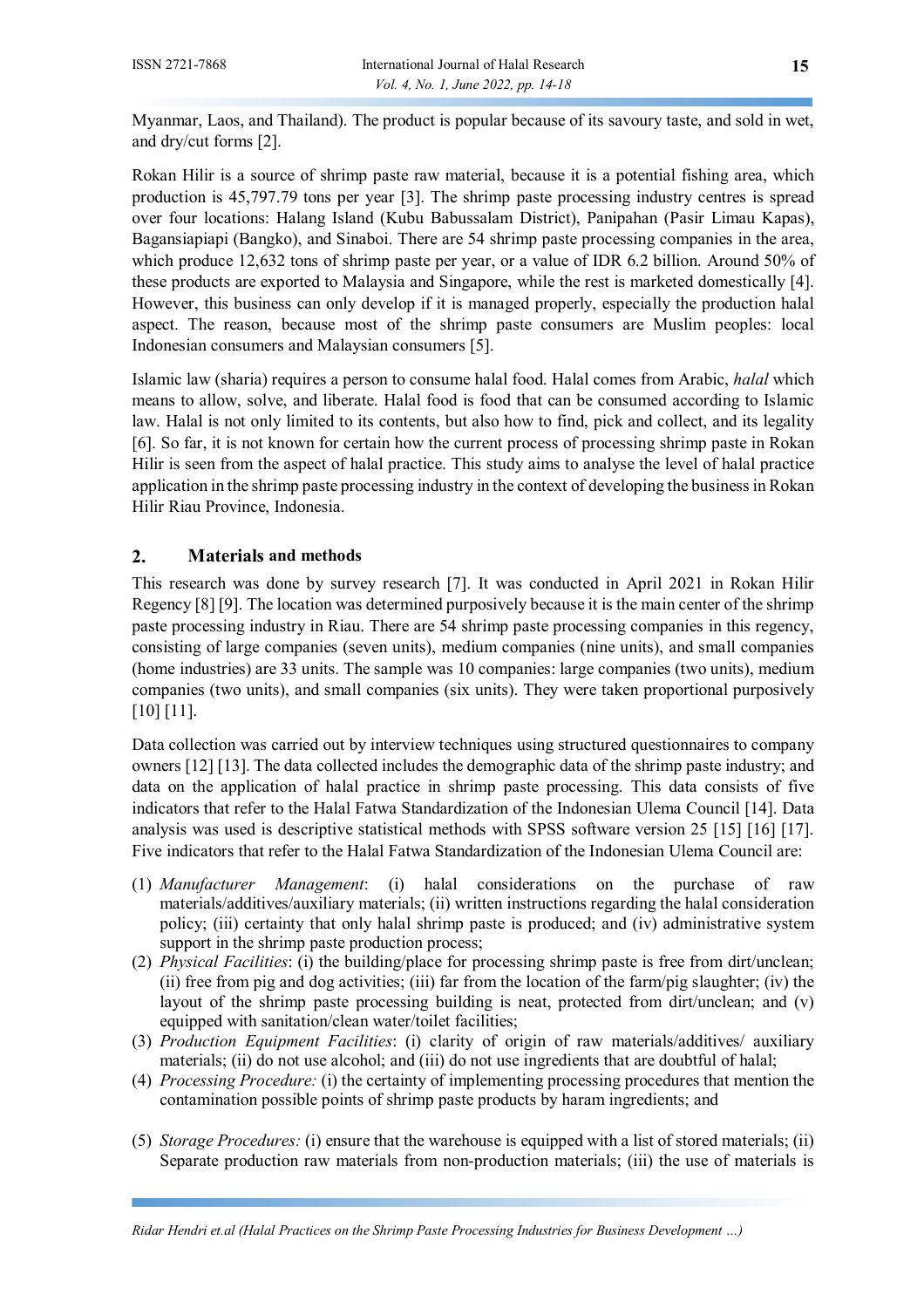always supervised by the halal responsible person; and (iv) records all types and production materials taken from the warehouse.

### **3. Results and Discussion**

*Shrimp Paste Industry Profile in Rokan Hilir.* The result showed that the number of shrimp paste processing companies in Rokan Hilir was 54 units, spread over four locations: Bagansiapi/Bangko, Sinaboi, Halang Island/Kubu Babussalam, and Panipahan/Pasir Limau Kapas as shown in Table 1.

| Location                      |       | <b>Companies (units)</b> | <b>Production per</b> |        |             |
|-------------------------------|-------|--------------------------|-----------------------|--------|-------------|
|                               | Large | <b>Medium</b>            | <b>Small</b>          | Amount | Month (ton) |
| Bagansiapiapi/Bangko          |       |                          |                       | Iб     | 222         |
| Sinaboi                       |       |                          |                       |        |             |
| Halang Island/Kubu Babussalam |       |                          | 4 ا                   | 22     | 764         |
| Panipahan/Pasir Limau Kapas   | -     |                          |                       |        |             |
| Total                         |       |                          | 38                    |        | .000.       |

**Table 1.** The number of shrimp paste processing companies in Rokan Hilir

There were only seven large companies of shrimp paste in Rokan Hilir or 12.96% of all companies. However, its production reached 950 tons per month, or 95% of the total shrimp paste production in the regency. The products of shrimp paste by small and medium companies were only 50 tons per month. Most of the production came from Halang Island/Kubu Babussalam (764 tons, or 76.40%), and Bagansiapiapi (222 tons, or 22.20%).

The shrimp production of large companies was generally semi-finished product (wet shrimp paste) which was marketed to Java Island and exported to Malaysia. Small companies also produce semifinished product which was marketed to medium companies (to be processed into a packaged shrimp paste). This product marketed domestically. The value of Rokan Hilir shrimp paste reaches IDR 500 million per month.

*Halal Practices in the Terasi Processing*. The results showed that the application level of halal practices in the shrimp paste processing industry in Rokan Hilir was still very low, only 67.10%. The application rate by large companies was also very low, only 69.66%. They only provide 40% halal physical facilities, and production equipment facilities (33.3%). Aspects of maximum halal practice are only applied to factory management, and the procedures for each processing shrimp paste (100%) as shown in Table 2.

| Indicators of Halal Practice          |       | Application level on the company $(\% )$ |       |         |  |
|---------------------------------------|-------|------------------------------------------|-------|---------|--|
|                                       | Large | Medium                                   | Small | Average |  |
| Manufacturer Management               | 100.0 | 100.0                                    | 75.0  | 91.67   |  |
| <b>Physical Facilities</b>            | 40.0  | 100.0                                    | 70.0  | 46.67   |  |
| Production Equipment Facilities       | 33.3  | 99.9                                     | 83.3  | 72.17   |  |
| Processing Procedure for Shrimp Paste | 100.0 | 100.0                                    | 0.0   | 66.67   |  |
| Shrimp Paste Storage Procedures       | 75.0  | 75.0                                     | 25.0  | 58.33   |  |
| Average per scale of company          | 69.66 | 94.98                                    | 50.66 | 67.10   |  |

**Table 2.** The application level of halal practices in the shrimp paste production processing

The low application of halal practices in the shrimp paste processing industry on a large companies may be due to the fact that the majority of the owners are citizens of Chinese descent who are non-Muslims. So, their understanding of the halal principle was very limited. However, this phenomenon needs attention, because 95% of Rokan Hilir shrimp paste was produced by them. More importantly,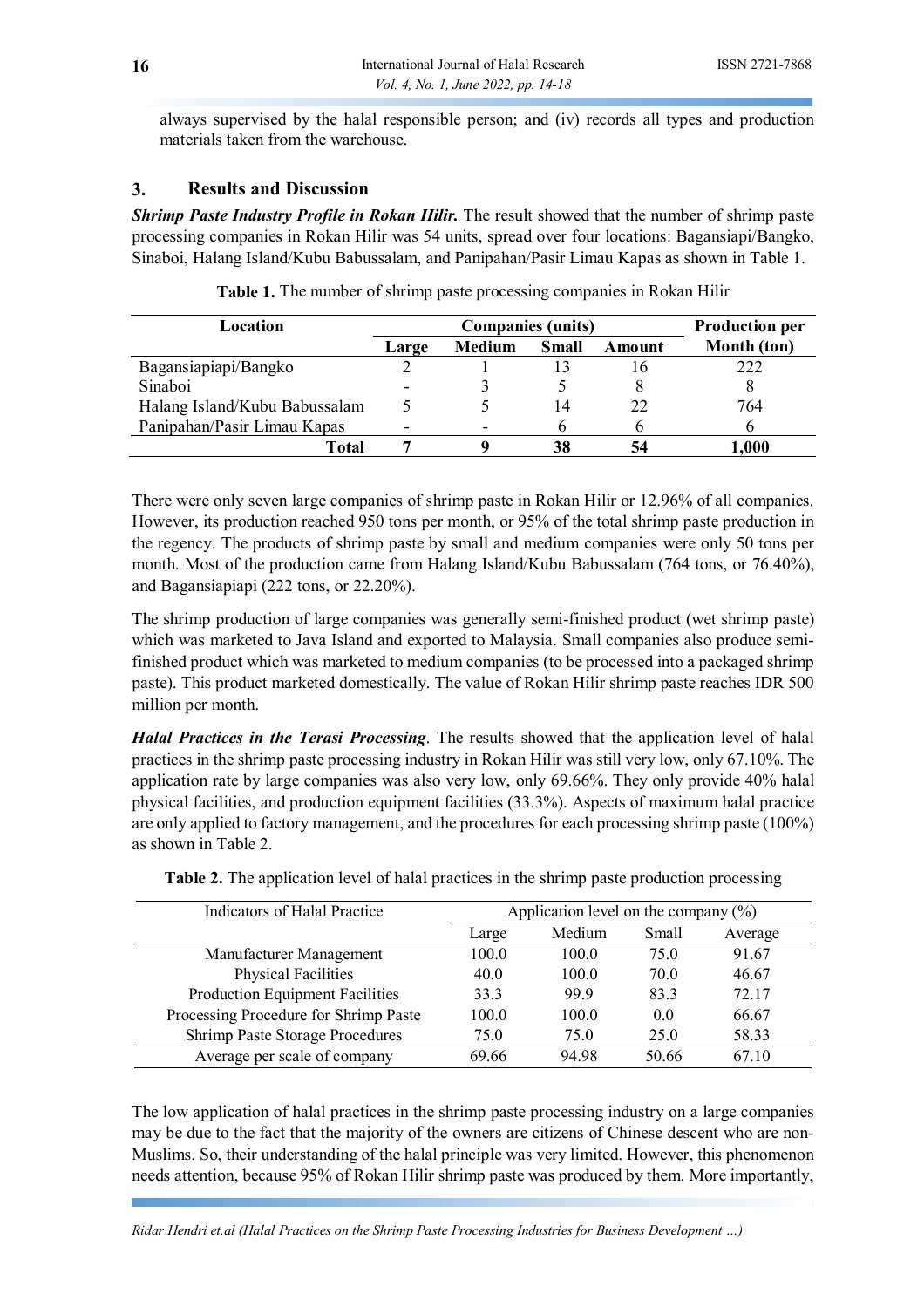about 50% of their production, exports to Malaysia, and the rest was marketed domestically (Java Island) [18]. Both of the marketing destinations are predominantly Muslim peoples.

If the application of halal practices was not immediately improved, it's feared that it could disrupt the business continuity of the shrimp paste industry in the area. This is due to the increasing public awareness of choosing halal food products. A study revealed that Indonesian people's interest in halal products during 2016-2019 tends to increase. The increase occurred in five provinces: Nanggro Aceh Darussalam, South Kalimantan, Riau, Riau Islands, and Banten (Nurbaiti, 2019).

In addition, the understanding of the importance of consuming halal food has now been realized by non-Muslim consumers in various countries such as the UK, Thailand, Australia, and Japan. This was due to the freshness and safety factors in halal food, which are relatively more awake [20] [21]. Thus, the application of halal practices in the shrimp paste processing in Rokan Hilir in the future will be very important.

Another finding was the lack of application of halal practices in shrimp paste processing by small companies (home industries). The reason was limited capital owned. Although all of them are Muslim, they have not implemented halal practices optimally due to limited funds to purchase standard shrimp paste processing equipment and are safe from contamination of non-halal ingredients. The maximum application of halal practices was carried out by medium companies, which had reached 94.98%. However, there were only nine units' medium companies (16.67%) of the entire shrimp paste processing industry.

## **4. Conclusion**

The main conclusions of the study may be presented in a short Conclusions section, which may stand alone or form a subsection of a Discussion or Results and Discussion section. Suggestion placed after the conclusion contains a recommendation on the research done or an input that can be used directly.

#### **References**

- [1] R. Hendri, E. Yulinda, and H. Hamid, "Analysis of fish export management in Panipahan, Rokan Hilir, Riau Province," *IOP Conf. Ser. Earth Environ. Sci.*, vol. 430, no. 1, p. 6, 2020, doi: 10.1088/1755- 1315/430/1/012018.
- [2] F. A. Karim, F. Swastawati, and A. D. Anggo, "The effect of different row materials to glutamic acid content in fish paste," *J. Pengolah. dan Bioteknol. Has. Perikan.*, vol. 3, no. 4, pp. 51–58, 2014.
- [3] Ministry of Marine Affairs and Fisheries Republic of Indonesia, "Marine and Fisheries Outline in Figures for 2018," *Satu Data KKP Republik Indonesia*, 2019.
- [4] Fisheries and Marine Affairs Office of Rokan Hilir, "Overview of Catching Fisheries in Rokan Hilir Regency," 2018.
- [5] Rokan Hilir Regency Government, "Fishery Potential of Rokan Hilir Regency," 2019. https://rohilkab.go.id/pages/potensi-perikanan (accessed Nov. 28, 2018).
- [6] A. A. Dahlan, *Ensiklopedi Hukum Islam*, Jilid 1-6. Jakarta: PT. Ichtiar Baru van Hoeve, 2006.
- [7] L. Bathara, F. Nugroho, C. Yolandika, and G. Hamzah, "Livelihood Assets of Small-Scale Fisherman in Tanah Merah District, Indragiri Hilir Regency, Riau Province, Indonesia," *IOP Conf. Ser. Earth Environ. Sci.*, vol. 934, no. 1, p. 012042, 2021, doi: 10.1088/1755-1315/934/1/012042.
- [8] I. Maulana, E. Yulinda, and R. Hendri, "Analisis Usaha Penangkapan Ikan Laut Dengan Alat Tangkap Jaring Insang (Gillnet) di Panipahan Kecamatan Pasir Limau Kapas Kabupaten Rokan Hilir Provinsi Riau," *J. Sos. Ekon. Pesisir*, vol. 1(2), pp. 30–38, 2020.
- [9] M. Y. Sembiring, R. Hendri, and E. Yulinda, "Kontribusi Sektor Perikanan Tangkap Kecamatan Pasir Limau Kapas terhadap Produk Domestik Regional Bruto (PDRB) di Kabupaten Rokan Hilir Provinsi Riau," *J. Sos. Ekon. Pesisir*, vol. 1(2), pp. 22–29, 2020.